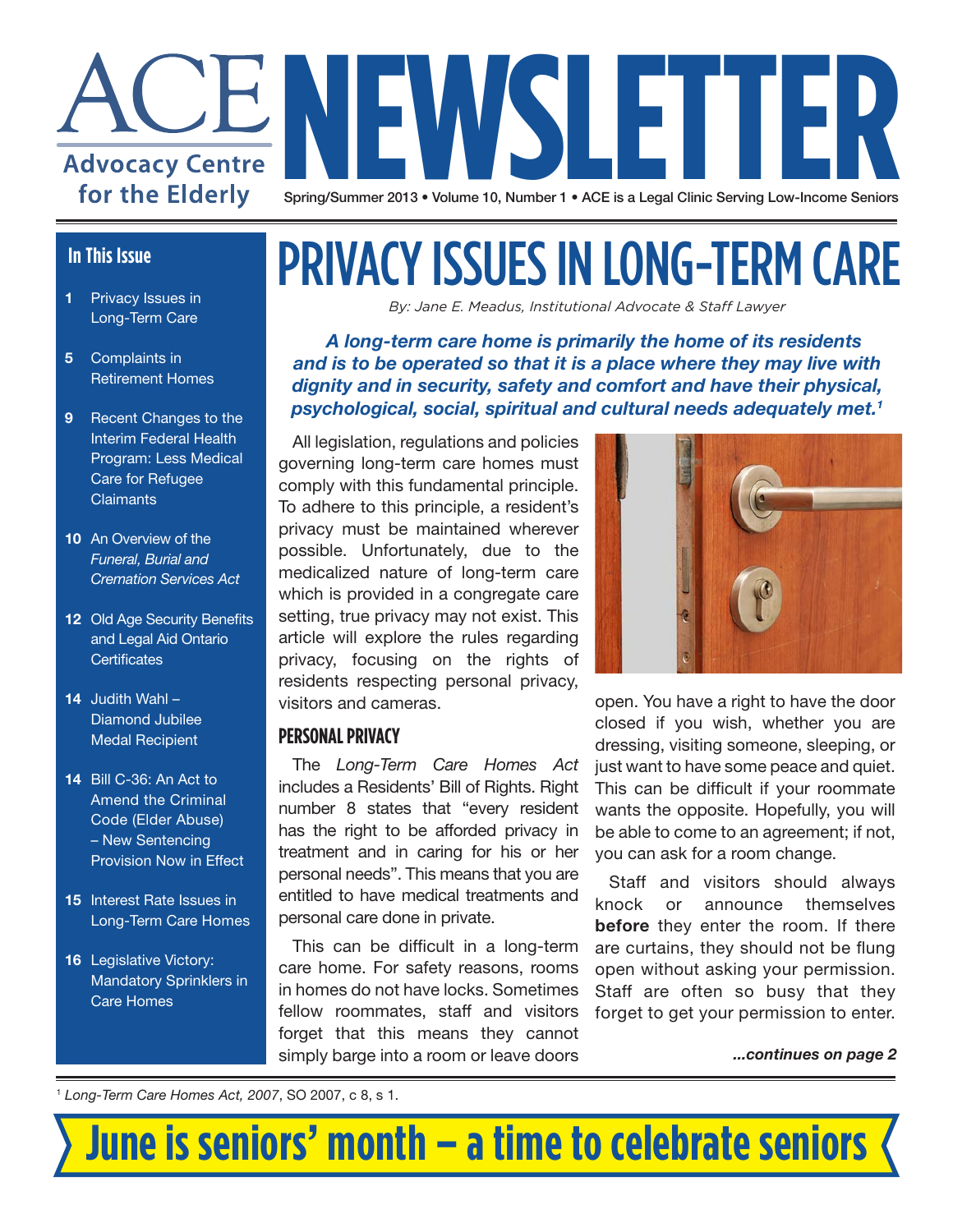### PRIVACY ISSUES

#### *...continued from page 1*

You should gently remind them of your privacy rights and if this does not work, speak to the administration or your Residents' Council.

Because your room is open to everyone, it can be difficult to keep items safe. Although you may have a chest of drawers and a closet, these can be opened by anyone. You are entitled to ask for, and be given, a drawer with a lock so you can store personal or valuable items. Be sure that you have a way of safekeeping the key. Many residents wear their key on a chain around their neck or on a wrist-band.

#### **PRIVACY AND VISITORS**

You are entitled to meet with visitors privately, if you choose. The home is not entitled to know what relationship you have to your visitor or why they are visiting. For example, when I visit a resident I will often be asked if I am the resident's daughter or her friend. As legal counsel, I must ensure that I keep information confidential, especially since the resident may be complaining about the home! I will only divulge that I'm a visitor – that's all.

Homes can ask visitors to sign in for two reasons. The first is so they know how many people are in the building in the event of an emergency. The second is to be able to track people if there is an outbreak of a communicable disease or illness. It is not to track your visitors.

Resident Right 21 entitles residents the right to meet with a spouse or other person in a room that assures privacy. For instance, you might go to a meeting room so that you can discuss your personal affairs in private. It might also be a private bedroom so you can have privacy with an intimate partner who lives in the community. It can be difficult to be intimate in a room that you share with three roommates and that has no lock!

#### **PERSONAL HEALTH INFORMATION**

All of your health information must be protected pursuant to the *Personal Health Information*  *Protection Act*. This means that all of your health information must be kept private by the home and its staff unless the law expressly allows it. Resident Right 11(d) stresses that the home must comply with the *Personal Health Information Protection Act*.

When you are admitted, you will often be asked to sign a consent form which would allow the home to share your medical information with a hospital if you required medical treatment. Even if you are not asked to sign such a form, this information could still be shared if you were sent to hospital in an emergency, as the treatment team at the hospital would be regarded as part of the "circle of care" and sharing medical information would be allowed in order to properly treat you.

However, the home may not simply include every health care provider in this circle of care to avoid having to get consent to disclose. For example, if you saw a specialist, such as a psychiatrist, the home would have to get your consent to obtain any information from the psychiatrist, as you may not have any interest in sharing this information.

If you are mentally capable, you get to consent to the collection, use or disclosure of your own personal health information. Capacity is defined in the *Personal Health Information Protection Act* as follows:

- An individual is capable of consenting to the collection, use or disclosure of personal health information if the individual is able,
- (a) to understand the information that is relevant to deciding whether to consent to the collection, use or disclosure, as the case may be; and
- (b) to appreciate the reasonably foreseeable consequences of giving, not giving, withholding or withdrawing the consent.<sup>2</sup>

If you are not mentally capable, your substitute decision-maker will make this decision for you. Your substitute decision-maker is the person highest in the hierarchy set out in the *Health Care Consent Act* who meets the definition of substitute decision-maker and is willing to  $act.^3$  This may be a person you have named in a power of attorney for personal care, a family member, and if there is no one else, the Public Guardian and Trustee. Personal health information cannot be collected, used or disclosed without your consent or the consent of your substitute.4

<sup>2</sup> *Personal Health Information Protection Act, 2004*, SO 2004, c 3, Sched A, s 21 *(PHIPA)*.

<sup>3</sup> *Health Care Consent Act, 1996*, SO 1996, c 2, Sched A, s 20.

<sup>4</sup> Other persons may be able to consent in specific situations: *PHIPA*, s 23.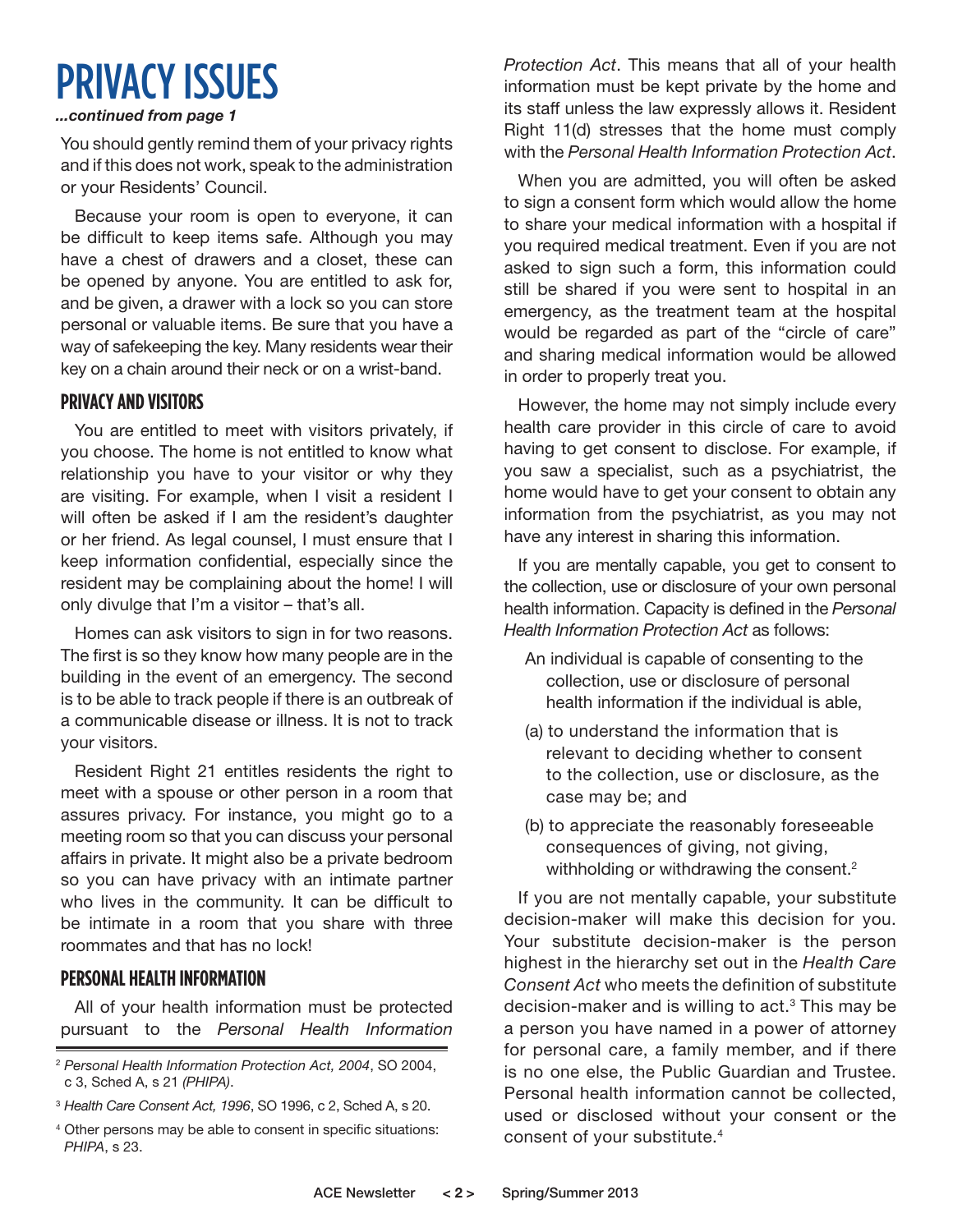

The fact that you live in a long-term care home does **not** mean that you do not have control of your health information. As long as you are competent, you have this control. If you are incapable, your substitute decision-maker has control.

It is often reported to us by competent residents that long-term care home staff call their spouse or children to "report" incidents. In fact, staff sometimes will not even discuss the incident with the resident even though they are capable!

Resident Right 16 allows a resident to designate someone to be contacted if they are being transferred or admitted to hospital. This is not the same as authorizing the home to discuss all of your care with the designate(s) without your consent. While you may authorize the home to release information about your health and well-being to family members, for example, this is for information purposes only and does not allow them to take over your care.

A requirement of privacy under the *Personal Health Information Protection Act* includes privacy in treatment. The legislation is breached if you receive treatment in a public area, your treatments are discussed in a public area, or your information is available in a public area (e.g., your chart left open on a desk). It is fine for staff to provide you with your medication but not to announce details about the medication without getting your permission first. You control the flow of the information, not the home.

You also have a right to see your medical chart

at no cost and to have copies at a reasonable cost.5 The Office of the Information and Privacy Commissioner of Ontario publishes a fact sheet specifically about access to records in long-term care homes.<sup>6</sup> If you are prohibited from seeing your records, you should contact the Information and Privacy Commissioner or obtain legal advice.

#### **CAMERAS**

#### **Security Cameras Used by Long-Term Care Homes**

Many homes now have cameras in public areas for security reasons. These can be very helpful as they may allow monitoring of situations in many places at one time or enable the review of incidents that have been recorded.

However, there is a question about their legality. As the cameras capture residents of a health facility, it can be argued that this constitutes health information. If the camera captures the person receiving any treatment (e.g., being given medication in the hallway), it is definitely health information. Therefore, it could be argued that because the videotaping is not within the normal expectation of medical treatment, then specific consent must be obtained to both collect (record) and use the video. Homes should be cautious when considering using these cameras.

#### **"Granny-Cams" Used by Residents/ Substitute Decision-Makers**

We often get asked if residents or their substitute decision-makers can put a camera in the resident's room, especially if there are questions about the care being provided by staff. There have been several well-documented cases in the media where these "granny cams" have substantiated concerns which could not be proved otherwise. Since many residents have dementia and are unable to explain how they were bruised or why they are afraid, some families have turned to putting cameras in the resident's room.

<sup>&</sup>lt;sup>5</sup> The Information and Privacy Commissioner of Ontario released an important decision that sets out their position on costs: Order HO-009 (2010), online: http://www.ipc. on.ca/images/Findings/ho-009\_1.pdf. Health information custodians may charge \$30 for the first 20 pages and 25 cents for each additional page.

<sup>6</sup> *Long-Term Care Homes: Consent and Access under the Personal Health Information Protection Act, 2004*, online: http://www.ipc.on.ca/images/Resources/fact-09-e.pdf.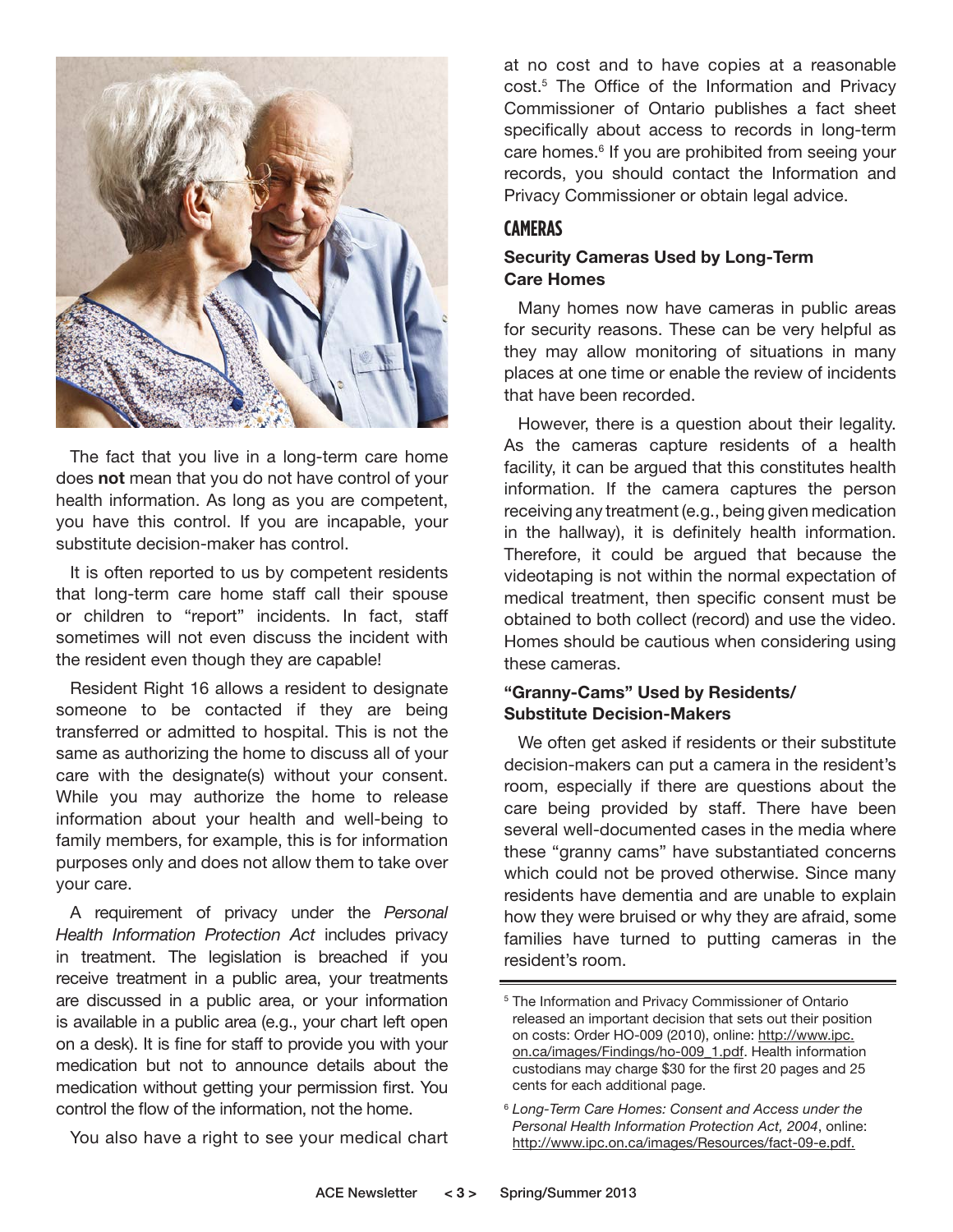Cameras cannot be used without the consent of the resident if they are competent. If the resident is not competent, only the resident's substitute decision-maker can consent to the use of the camera. Putting a camera in a person's bedroom is a very invasive process. The substitute decisionmaker should carefully consider the advantages and disadvantages given the significant intrusion on the resident's dignity. The camera may pick up intimate care – is this what the person would really have wanted? Cameras should always be a last resort and only used when there are very serious concerns about abuse or neglect in care. There is also a potential risk of criminal prosecution under section 162 of the *Criminal Code* if the camera picks up nudity or sexual activity. While the defence of being in the "public good" is possible (e.g., prevention of abuse), it would be a question of law and fact in a court hearing.

Homes will often remove the cameras if they are found. We know of no authority that allows homes to remove such private property, unless it is a safety hazard. Staff sometimes refuse to enter a resident's room or cover cameras while providing care because they know they are being watched. Homes may claim that you cannot have a camera due to staff privacy concerns – ACE disagrees. We do not believe that staff have an expectation of privacy when providing care. However, there is a concern about roommates. Where possible, consent should be obtained for the use of a camera from the roommate or their substitute decision-maker. Cameras should strictly be limited to the space of the resident and not their roommate.

It is not recommended that "granny cams" have an audio function. It is an offence under the *Criminal Code* to record a private conversation without the consent of the party.<sup>7</sup> The audio component could potentially record a conversation between a roommate and their visitors or two staff members having a conversation in the room.

#### **OTHER PRIVACY ISSUES**

Long-term care homes are allowed to disclose the fact that someone is a resident of the home, their general health status and their location (e.g., room number) in the facility. However, the home must give the person an opportunity to refuse to allow this



information to be provided.<sup>8</sup>

Homes often ask residents if their photos can be posted to celebrate birthdays or used in newsletters. This is good practice. There may be residents who, for a variety of reasons, do not want it known that they live in the home. This may be because they have been in an abusive relationship and do not want the abuser to know their location or they may have been a high profile member of the community and they do not want their residence to be widely known.

While Residents' or Family Councils are not bound by the same privacy legislation as homes, they should be respectful of the privacy of residents and try to adhere to these rules. Residents should be asked in advance that their names will be printed in meeting minutes and posted. If the Council publishes a newsletter, consent should be obtained to include pictures and names.

Under the *Long-Term Care Homes Act*, Family and Residents' Councils may bring issues of complaint management. The Council should always have the consent of the resident/family member before releasing the name of the complainant. Conversely, homes may never release information about residents/families or their complaints to the councils without their express consent.

Both the *Long-Term Care Homes Act* and the *Personal Health Information Protection Act* have exceptions for the provision of personal health information to the Ministry of Health and Long-Term Care. For example, homes are required to provide otherwise protected information about residents to the Ministry if there are complaints or critical

<sup>&</sup>lt;sup>7</sup> Criminal Code, RSC, 1985, c C-46, ss 183.1 and 184. *incidents and during inspections*.

<sup>8</sup> *PHIPA*, s 38(3).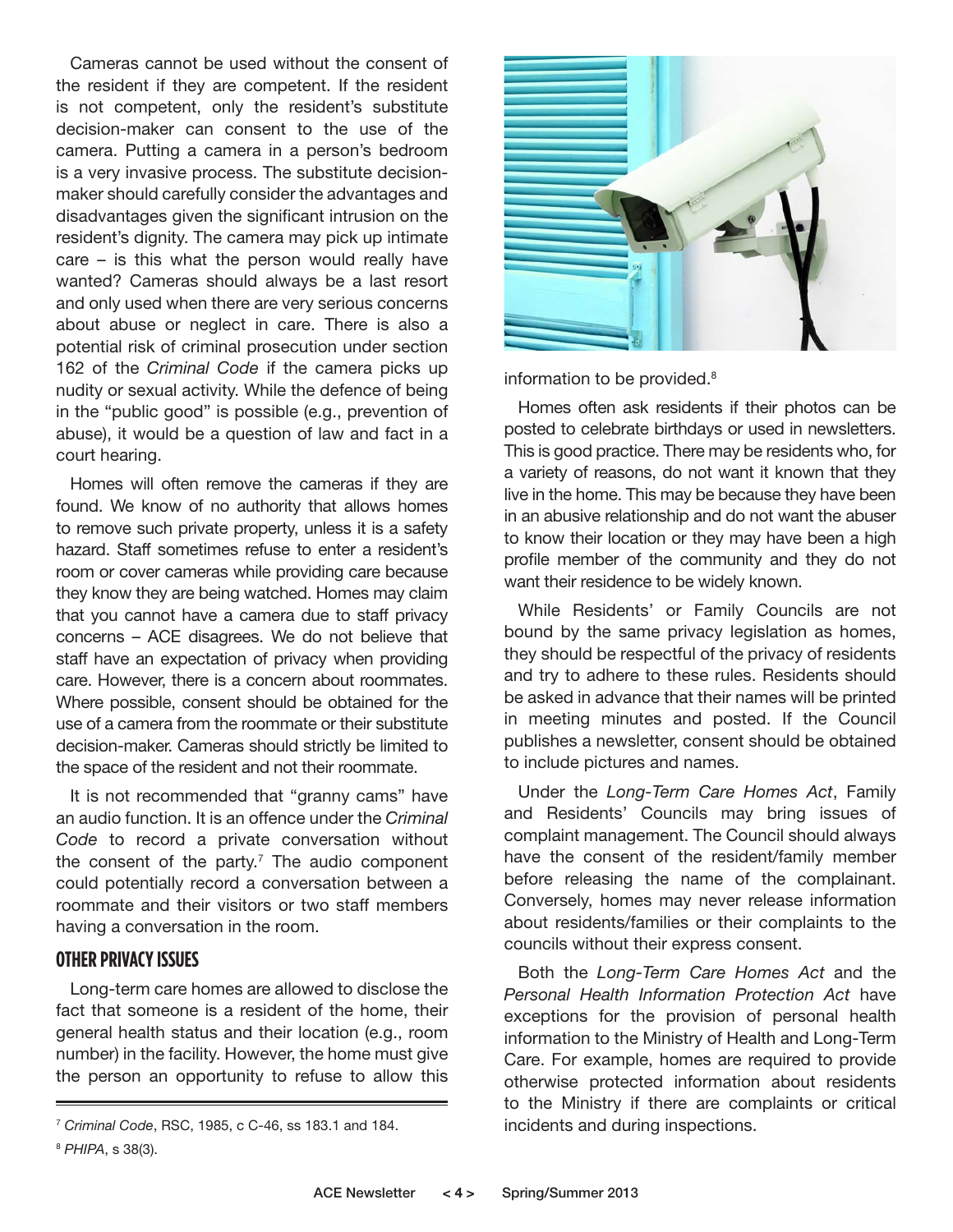# COMPLAINTS IN RETIREMENT HOMES

Conflicts may arise in any type of housing. Retirement homes are a type of housing which is subject to both the *Residential Tenancies Act (RTA)* and the *Retirement Homes Act (RHA)*. Retirement homes are typically occupied by persons 65 years of age who receive care services but they are still tenancies. This article is a brief explanation of common issues that may arise and how to address, and hopefully resolve, these complaints. Please note that this is only a general summary, not legal advice.

#### **RESIDENTIAL TENANCIES ACT PROBLEMS**

Retirement homes are referred to as "care homes" under the *RTA*. The term "retirement home" is not found it this statute.

Common landlord and tenant problems which can arise in a retirement home include the following:

- **Rent** Landlords may increase rent once a year by giving 90 days notice.<sup>2</sup> The government sets out the maximum amount landlords may increase rent annually (although these rent control guidelines do not apply to new rental units occupied after November 1, 1991).<sup>2</sup> Issues arise if proper notice is not given or if unlawful fees are charged.
- **Tenancy agreements**  Landlords are required to give tenants of care homes a written tenancy agreement.<sup>3</sup> However, even where there is a written agreement, problems may still arise if that agreement includes terms that are not permitted.
- **Care home information packages (CHIP)** Each tenant must be given a CHIP but this does not always occur.<sup>4</sup> Problems arise if the landlord has not provided a CHIP, the CHIP is incomplete or the landlord is not providing or not making available what is listed in the CHIP.
- **Increases in care services rates** The rates charged for care services can be increased with 90 days notice.<sup>5</sup> Issues arise if notice

is not given in the proper form or at the appropriate time. Landlords cannot charge one tenant a higher rate for care services than other tenants and any increase to a rate must be the same for all tenants.

• **Eviction** – Landlords cannot evict a tenant due to a change in their health or block their return after a hospitalization. If a landlord wishes to evict someone on the basis of increased care needs, they must prove that specific conditions have been met and obtain an eviction order from the Landlord and Tenant Board.<sup>6</sup>

#### **RESOLVING RESIDENTIAL TENANCIES ACT COMPLAINTS**

Tenants can get advice from a lawyer or community legal worker with expertise in landlord and tenant law. These individuals may advocate with landlords or assist with applications to the Landlord and Tenant Board, Small Claims Court or the Human Rights Tribunal of Ontario (whichever is appropriate) to get an order to address the problem.

The website for the Landlord and Tenant Board is http://www.ltb.gov.on.ca. The Board can be reached by phone at (416) 645-8080 or 1-888-332-3234.

#### **RETIREMENT HOME ACT PROBLEMS**

The *RHA* created a regulatory body – the Retirement Homes Regulatory Authority – that has the power to license homes, conduct inspections and investigations, and enforce the legislation, in addition to developing mandatory care and safety standards.

Under the *RHA*, tenants of retirement homes are referred to as "residents" and the landlord is called a "licensee". However, for the purposes of this article, the terms "tenant" and "landlord" will continue to be used to avoid confusion.

Retirement home problems may include:

• **Breach of the Residents' Bill of Rights** – The Residents' Bill of Rights is found in the *RHA* and sets out ten specific rights (e.g.,

<sup>3</sup> *RTA*, s 6(2).

<sup>4</sup> *RTA*, s 140; O Reg 516/06, s 47.

<sup>1</sup> *Residential Tenancies Act, 2006*, SO 2006, c 17, s 116 (*RTA*).

<sup>2</sup> *RTA*, s 137.

<sup>5</sup> *RTA*, s 150.

<sup>6</sup> *RTA*, s 148.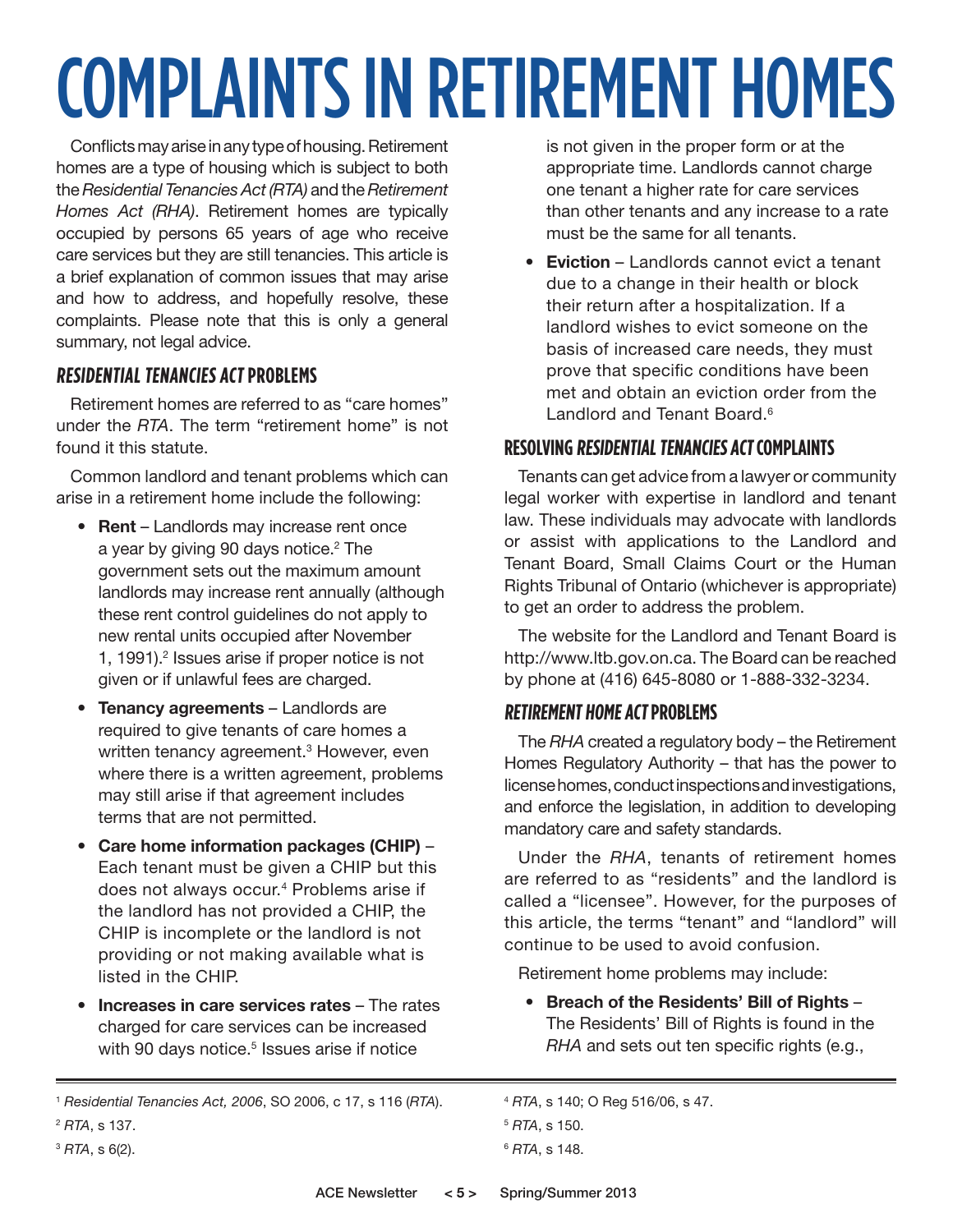protecting the privacy and lifestyle choices of tenants).6 Unfortunately, ACE often hears that these rights are being violated.

- **Written agreements and information packages** – Landlords are required to provide a written agreement and information package, in addition to the written tenancy agreement and CHIP required by the *RTA*. 7 Issues arise if the landlord has not provided this agreement or the information is incomplete.
- **Care and safety standards** Problems occur if landlords do not comply with a variety of care and safety standards (e.g., fire, safety, public health requirements) as set out in the legislation.<sup>8</sup>
- **Plan of care** Landlords are required to ensure that a tenant's care needs are assessed and that a plan of care is developed based on that assessment.<sup>9</sup> Issues may arise if the tenant does not have a plan of care, if it was developed without their involvement or if the tenant disagrees with the plan of care.

### **RESOLVING RETIREMENT HOMES ACT COMPLAINTS**

#### **Complaining within the Retirement Home**

At the start of a tenant's residency in a retirement home, the tenant or their substitute decision-maker must receive a copy of the home's complaints procedure.10 The procedure should identify a specific process to follow and may contain a list of specific staff members to whom complaints are to be made and in which circumstances.

**Any** complaint made to the home about the care of the tenant or the operation of the home – whether verbal or written – must be investigated and resolved (where possible) within ten business days of receipt of the complaint.<sup>11</sup> This includes providing a response to the person who made the complaint.

If the complaint cannot be investigated and resolved within this ten-day timeframe, the landlord must acknowledge receipt of the complaint within ten business days and provide a date by which a

- <sup>8</sup> *RHA*, ss 60-75.
- <sup>9</sup> *RHA*, s 62.
- <sup>10</sup> *RHA*, s 73.

resolution can reasonably be expected. A followup response should be provided as soon as is reasonably possible.<sup>12</sup>

The person who made the complaint must receive a response which sets out the following:

- The steps the landlord has taken to resolve the complaint; or
- That the landlord believes the complaint is unfounded and the reasons for that belief.<sup>13</sup>

The landlord is required to keep a record of specific information regarding complaints, including:

- The nature of each verbal or written complaint;
- The date the complaint was received;
- The type of action taken to resolve the complaint (including the date of the action, time frames for action to be taken and any follow-up action required);
- The final resolution, if any;
- Every date on which any response was provided to the complainant and a description of the response; and
- Any additional response made by complainants after receiving the landlord's response.<sup>14</sup>

The landlord must also review and analyze the records for trends on at least a quarterly basis. These results must be considered to determine what improvements are required at the home. The landlord is required to keep a written record of each review and the improvements made in response. Where a verbal complaint is resolved within 24 hours of receipt, it does not have to be included in the written record or in the subsequent review.<sup>15</sup>

#### **Mandatory Complaint Reporting**

Friends and family members of tenants may be concerned about the treatment of the tenant they know or of other tenants in the home. One should be aware that the *RHA* mandates immediate reporting to the Registrar (a senior official at the Retirement Homes Regulatory Authority) by **any person** (except a resident) where there are reasonable grounds to

- 13 O Reg 166/11, s 59(1)4.
- 14 O Reg 166/11, s 59(2).
- 15 O Reg 166/11, s 59(3).

<sup>6</sup> *Retirement Homes Act, 2010*, SO 2010, c 11, s 51 *(RHA)*.

<sup>7</sup> *RHA*, s 53.

<sup>11</sup> O Reg 166/11, s 59(1)2.

<sup>12</sup> O Reg 166/11, s 59(1)3.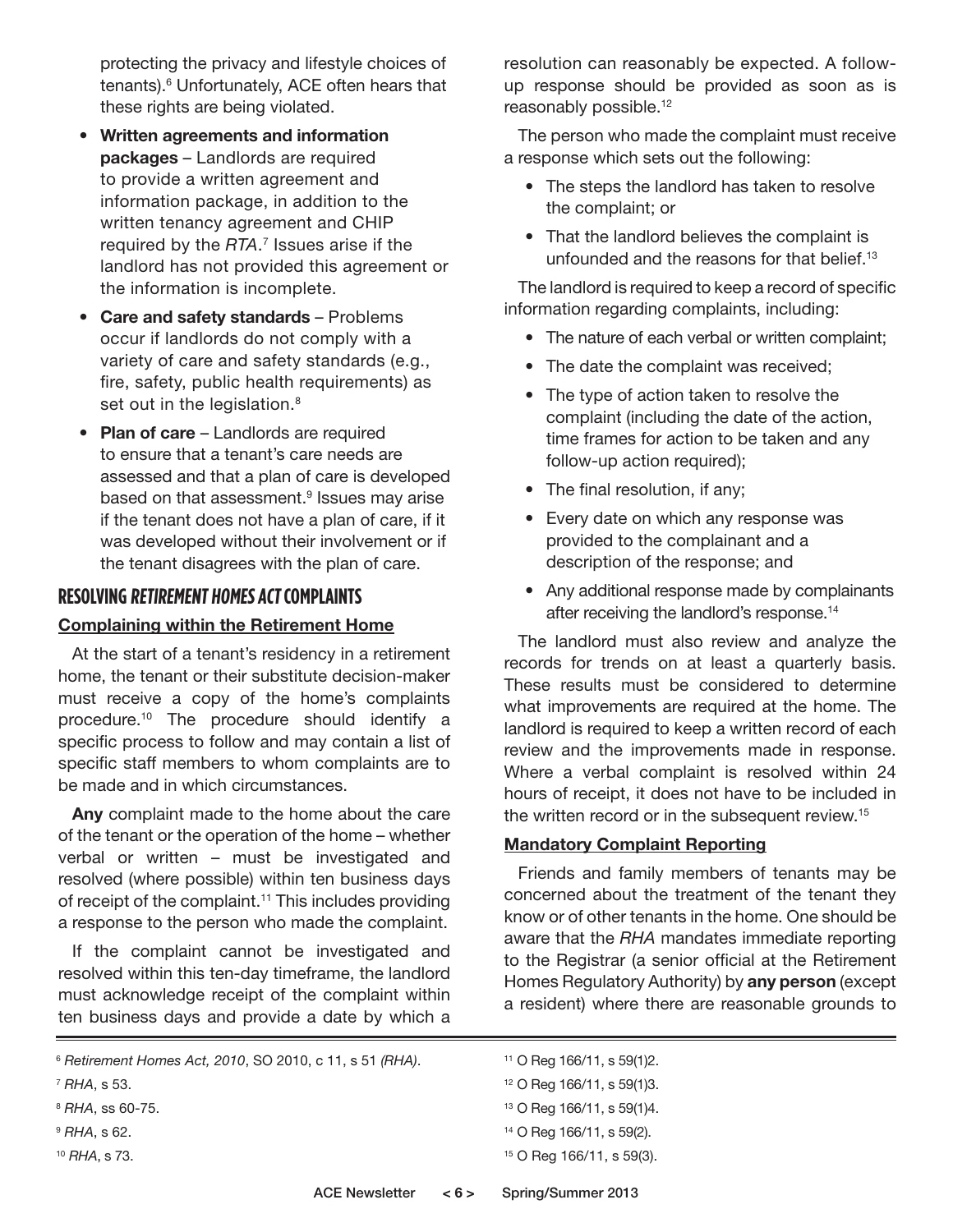suspect any of the following which result in either harm or a risk of harm to a resident:

- Improper or incompetent treatment or care;
- Abuse of a tenant by anyone;
- Neglect of a tenant by a landlord or retirement home staff;
- Unlawful conduct; and
- Misuse or misappropriation of a tenant's money (whether there is harm or a risk of harm).<sup>16</sup>

A mandatory report is made by calling the Retirement Homes Regulatory Authority at 1-855-ASK-RHRA (1-855-275-7472). An inspection of the retirement home by the Retirement Homes Regulatory Authority is triggered by this type of report.<sup>17</sup>

#### **Allegations of Abuse or Neglect**

In addition to reporting to the Retirement Homes Regulatory Authority, the landlord is required to start an investigation **immediately** for every alleged, suspected or witnessed incident of the following:

- Abuse of a tenant by anyone; or
- Neglect of a tenant by the landlord or a staff member.<sup>18</sup>

The landlord is also required to do the following:

- Immediately notify the resident's substitute decision-maker, if any, of the incident where it has resulted in physical injury, pain or distress to the resident;
- Notify the resident's substitute decisionmaker, if any, within 12 hours of any other incident of abuse or neglect;
- Notify the resident and/or their substitute decision-maker, if any, immediately upon its completion of the results of the investigation;
- Immediately notify the police of any alleged, suspected or witnessed incidence of abuse or neglect that may be a criminal offence; and
- Analyze and implement changes and improvements following such investigations in accordance with the regulations.19

#### **Complaints to the Retirement Homes Regulatory Authority**

Complaints about alleged contraventions of the *RHA* may also be lodged with the Registrar of the Retirement Homes Regulatory Authority. In certain circumstances, the Registrar's response may be reviewed by a Complaints Review Officer (a person appointed by the Board of Directors of the Authority). A decision of the Complaints Review Officer is final and not subject to appeal.<sup>20</sup> Therefore, tenants cannot have their complaints assessed by anyone outside of the Authority.

While these provisions do not come into force until January 1, 2014, it is still advisable to make complaints to the Authority because the complaint may actually be an abuse or neglect matter or the complaint may be relevant to the continued licensing of the home.

#### **Complaints to Residents' Council**

The Residents' Council may also be a good place to discuss complaints. The *RHA* grants several powers to the Residents' Council, such as:

- Informing residents of their rights and obligations under the *RHA*;
- Attempting to resolve disputes between the landlord and tenants;
- Advising the licensee of any concerns or recommendations the Council has about the operation of the home;
- Providing advice and recommendations to the landlord regarding what the residents would like to see done to improve care or the quality of life in the home; and
- Reporting any concerns and recommendations to the Registrar.<sup>21</sup>

Suggestions and complaints brought by the Residents' Council to the landlord about the operation of the home and improvements in care must be responded to in writing within ten days of receipt.<sup>22</sup>

<sup>18</sup> *RHA*, s 74(a).

<sup>20</sup> *RHA*, s 88.

<sup>16</sup> *RHA*, s 75.

<sup>17</sup> *RHA*, s 75(5).

<sup>19</sup> O Reg 166/11, s 15(3).

<sup>21</sup> *RHA*, s 56(3).

<sup>22</sup> *RHA*, s 56(4).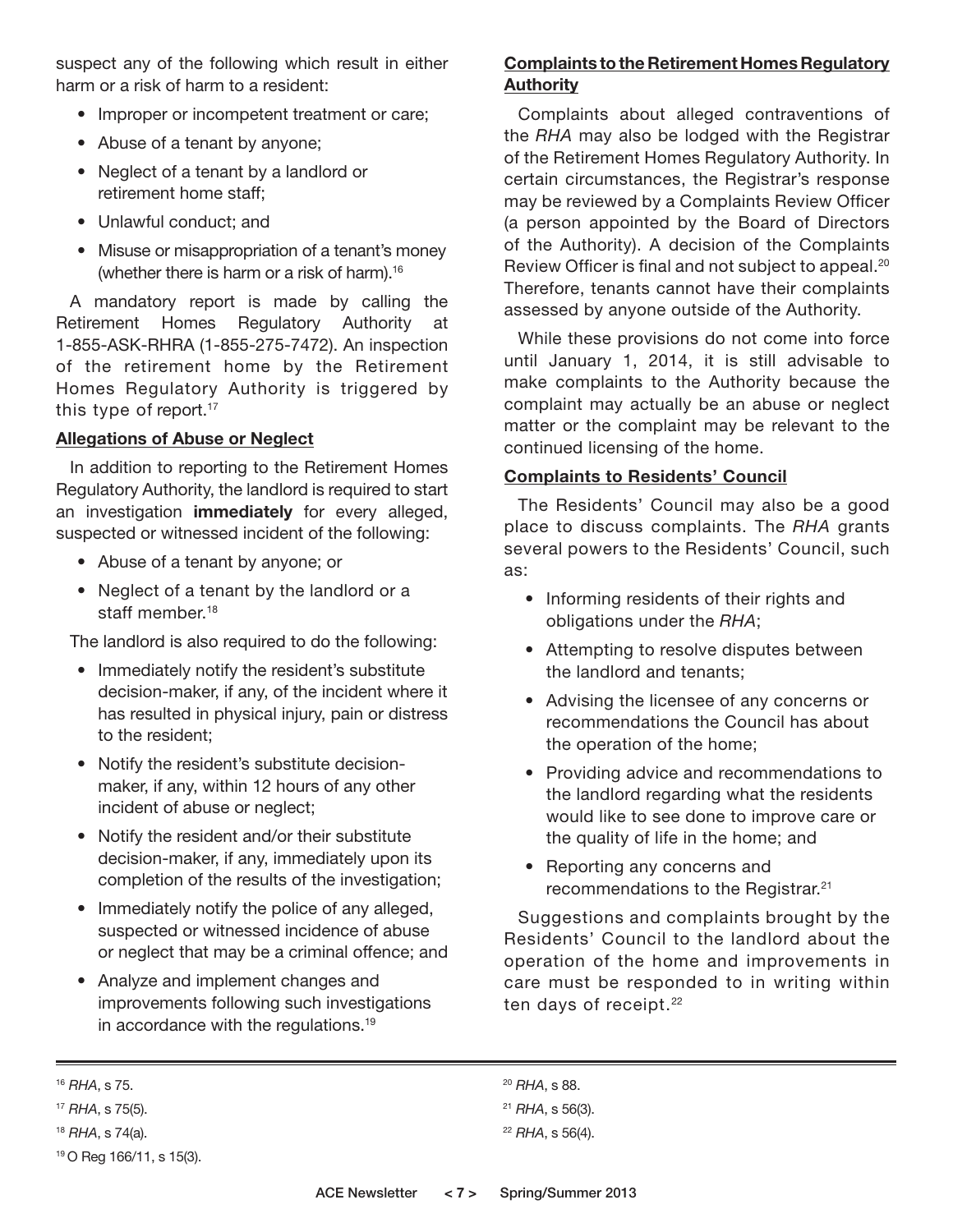#### **FEAR OF REPRISAL**

Often, tenants and their families do not wish to make complaints, fearing reprisal from staff. The Residents' Bill of Rights includes the right of the tenant or someone on their behalf to raise concerns and make complaints without fear of coercion, discrimination or reprisal.<sup>23</sup>

Further, the *RHA* contains whistle-blowing protections. This means that homes may not discourage reporting or threaten or subject residents to discriminatory treatment because a complaint was made.<sup>24</sup> If this occurs, a report should be made immediately to the Registrar at the Retirement Homes Regulatory Authority.

The decision to make a complaint is always a personal choice for the tenant. Where a nontenant believes there may have been harm to the tenant, the legislation contains a duty to report, as discussed above. However, when there is no such legal duty, it will be up to the individual to decide whether the act of making the complaint is worth the risk of perceived reprisals.

#### **COMPLAINTS TO THIRD PARTIES**

Just because a person is a tenant of a retirement home does not mean that they have lost other basic civic rights. There are many other avenues of complaint available to tenants and families, such as:

- **Police:** If there is a suspected crime (such as assault or theft), the local police department should be contacted.
- **Professional Colleges:** If the complaint is about the action of a specific person who is a member of a professional college (e.g., doctor, nurse or social worker), a complaint

about that person can be brought to the College itself for investigation.

- **Information and Privacy Commissioner of Ontario:** Where the issue deals with privacy or access to health information, the Office of the Information and Privacy Commissioner of Ontario can be contacted for assistance. Common examples of privacy problems are where the tenant's privacy was breached (e.g., the home gave personal information to a third party without consent), or the home refused to allow the tenant or their substitute decision-maker access to the tenant's records.
- **Human Rights Tribunal of Ontario:** The Human Rights Code prohibits discrimination on several grounds, including age, disability, ethnic origin, race sexual orientation and religion. If there is discrimination or harassment, a tenant can apply to the Human Rights Tribunal of Ontario. **The Human Rights Legal Support Centre** provides legal advice and representation before this Tribunal.

#### **CONCLUSION**

Although the *RTA* and *RHA* do not contain as many complaints mechanisms in favour of tenants as ACE feels necessary, some legal avenues are available to tenants. We encourage tenants and their representatives to bring issues and complaints to the attention of staff at the retirement home, the Retirement Homes Regulatory Authority and/or other parties, as appropriate. This should be done as soon as possible after the issue arises. If one does not try to resolve the problem, it may never be fixed.

<sup>23</sup> *RHA*, s 51(1)10. <sup>24</sup> *RHA*, s 115.



9 Davies Avenue, Suite 106 Toronto, ON M4M 2A6 416.906.2111

**ninedoors.com**

**Layout and design of ACE Newsletters provided by Ninedoors Design Inc.**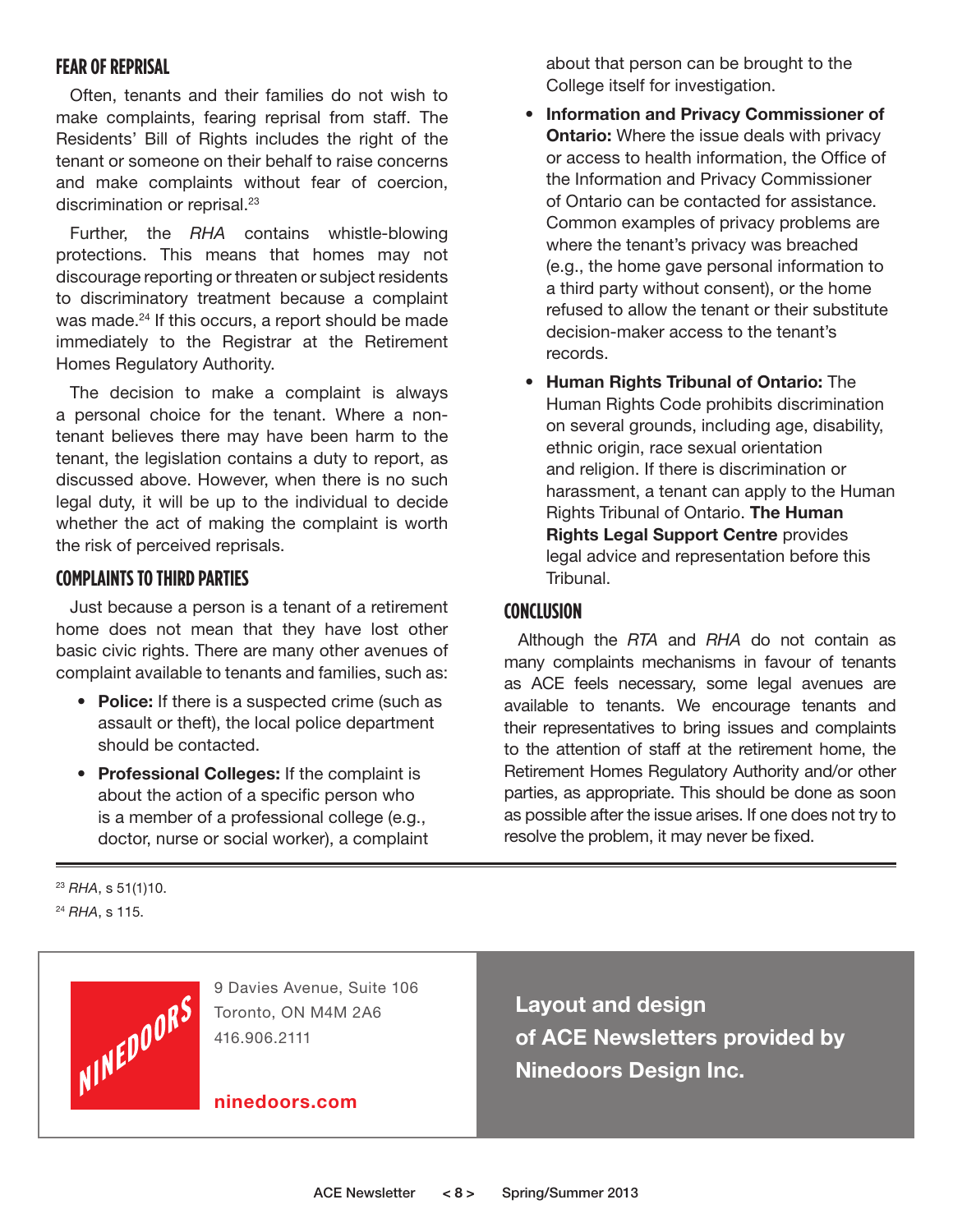# RECENT CHANGES TO THE INTERIM FEDERAL HEALTH PROGRAM: LESS MEDICAL CARE FOR REFUGEE CLAIMANTS

*By: Mitchell Rattner, Law Student & Volunteer*

#### **HISTORY AND MAJOR CHANGES**

The Interim Federal Health Program (IFHP) was established in 1957 to provide temporary coverage of medical costs for eligible refugee claimants while awaiting qualification for provincial coverage. Until June 29, 2012, IFHP services included: basic coverage (i.e., treatments normally covered by provincial health insurance plans), supplemental coverage (i.e., health care benefits similar to those provided through provincial social assistance plans, such as drugs and dental and vision care), and costs related to the Immigration Medical Examination.

As of June 30, 2012, an Order in Council called "Order Respecting the Interim Federal Health Program, 2012" came into force. On the same day, an "Interim Federal Health Program Policy" also came into effect and supplemental health-care benefits for refugee claimants were eliminated. These changes were made without any advance notice or consultation with the provinces or health and immigration stakeholders. According to Jason Kenney, Minister of Citizenship, Immigration and Multiculturalism, the changes were made to: stop providing benefits for refugees and protected persons that exceed the benefits that most Canadian citizens are entitled to; save the government a projected \$100 million over the next five years; and discourage applications for refugee status in Canada where the claim may be unfounded.

#### **DESIGNATED COUNTRIES OF ORIGIN**

Some of the changes to the IFHP are dependent upon the government's new Designated Countries of Origin (DCO) program. According to Citizenship and Immigration Canada's website, DCOs are "countries that do not normally produce refugees, but do respect human rights and offer state protection". Examples of DCOs include the United Kingdom, USA, Mexico and Hungary. Refugee claims by persons from DCOs will be expedited, ensuring that those who need protection receive it quickly while those claimants with unfounded claims are returned to their country of origin. It is noteworthy that failed refugee claimants from a DCO no longer have access to the Refugee Appeal Division.

#### **BENEFITS AVAILABLE TO REFUGEES**

Refugee claimants continue to have coverage for medical services but only if they are of an urgent or essential nature. They no longer receive coverage for vision care, dental care or prescription medications. Medications and vaccines will only be covered if they are needed to prevent or treat a disease that is a risk to public health or to treat a condition of safety concern.

Refugee claimants from DCOs receive no medical care at all, unless their condition poses a public health risk or security concern for Canadians (e.g., tuberculosis).

Refugee claimants whose claims have been rejected can only obtain medical care if their condition poses a public health or security concern. Even if the person cannot be removed from Canada due to a government-issued moratorium on removals to particularly dangerous countries (e.g., Afghanistan or Iraq), there is essentially no health coverage.

#### **CHARTER CHALLENGE**

Canadian Doctors for Refugee Care (CDRC), the Canadian Association of Refugee Lawyers (CARL) and three individual patients launched a lawsuit on February 25, 2013, asking the Federal Court of Canada to declare that the cuts to refugee health care are unconstitutional and violate refugees' fundamental human rights under the *Charter of Rights and Freedoms*.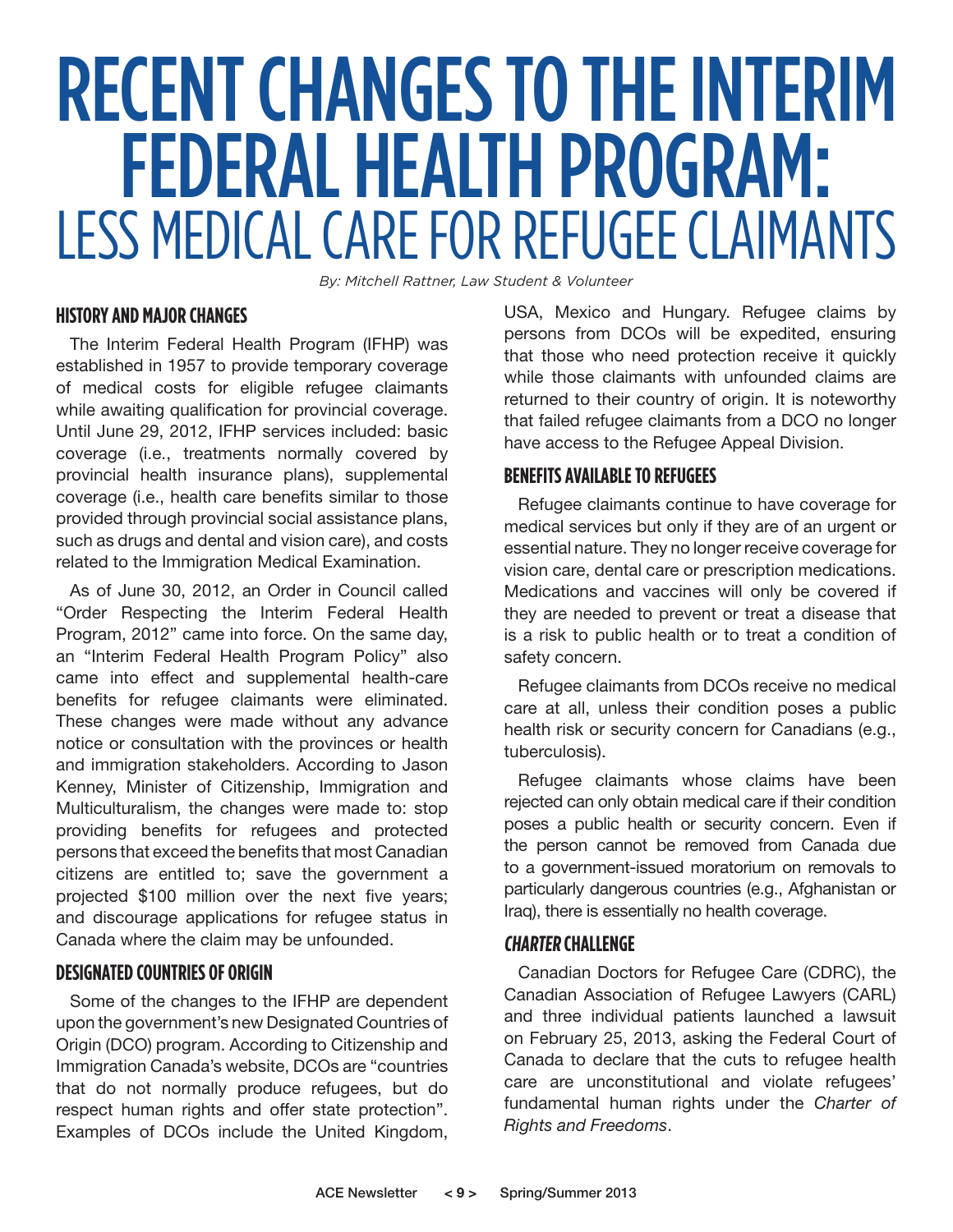# AN OVERVIEW OF THE FUNERAL, BURIAL AND CREMATION SERVICES ACT

*By: Graham Webb, Staff Litigation Lawyer*



The *Funeral, Burial and Cremation Services Act, 2002* came into effect on July 1, 2012, replacing the *Cemeteries Act* and the *Funeral Directors and Establishments Act*. It is the result of years of consultation with stakeholders.

Consumers in need of bereavement services are often vulnerable due to grief over the recent death of a loved one. As a result, the government of Ontario has strengthened the rights of consumers in this new legislation. It is interesting to note that the government chose not to create a model of selfregulation by the industry as it has done other areas, such as retirement homes.

This article will highlight some of the most significant rights available to consumers.

#### **CONTRACT REQUIREMENTS**

Under the *Funeral, Burial and Cremation Services Act*, every contract for bereavement services made with a cemetery, crematorium, funeral establishment or transfer service must satisfy certain legal requirements. The contract will not be enforceable if these requirements are not met.

The contract must be in writing and signed by both parties. It must be written in plain language and legibly printed in 10 point or larger type. Any written materials must be provided in accessible formats, such as large print or audio, at no additional cost when needed to accommodate a person with disabilities.

All bereavement businesses must also give customers a detailed and current price list of the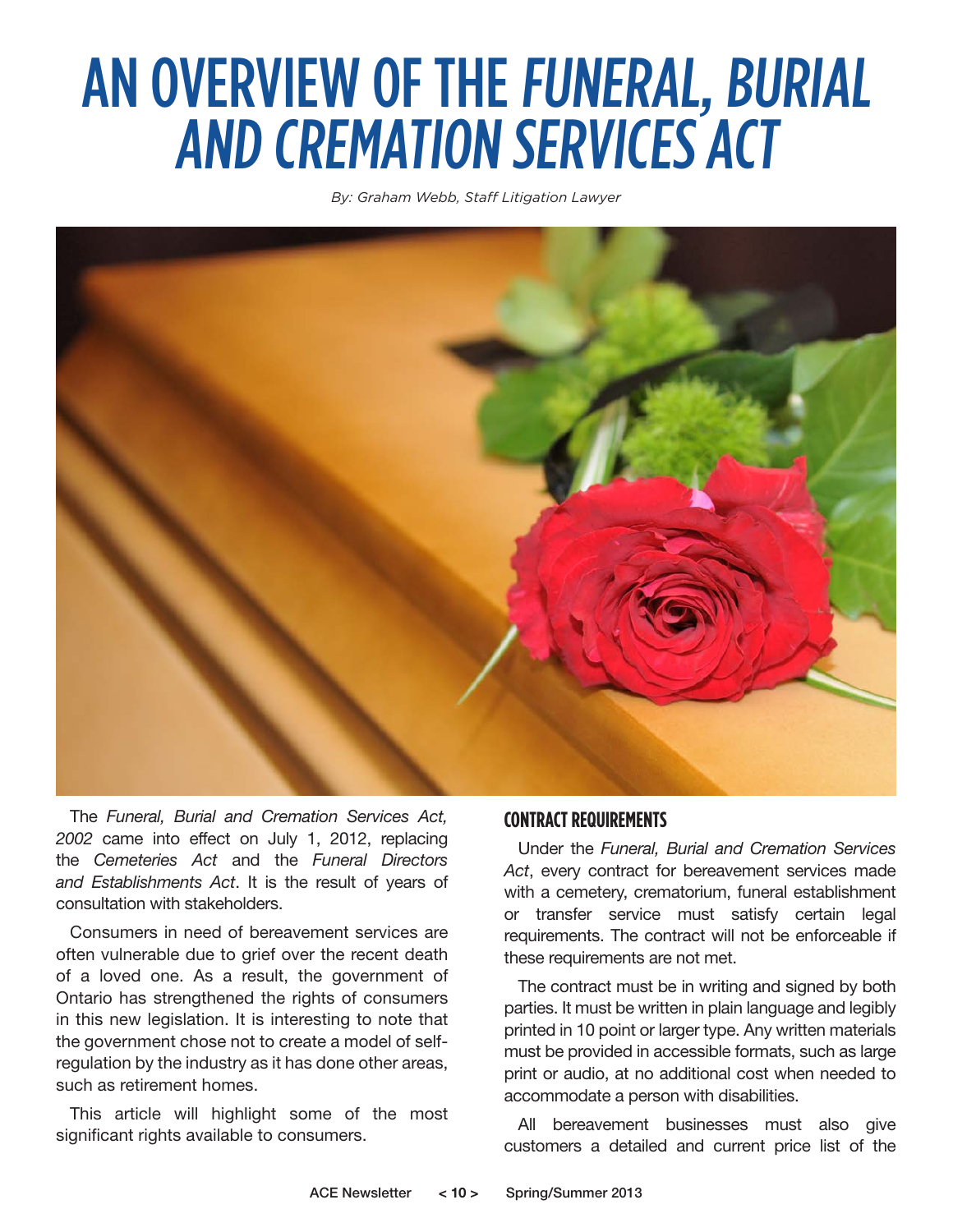supplies and services they sell. These must include any package prices, minimum prices and the range of prices for interment and scattering rights.

Interment rights refer to the right to place human or cremated remains in a grave, crypt or niche. Cemeteries do not sell the land that is a lot or plot, but only the rights to be buried in the lot or plot. Scattering rights include the right to direct the scattering of cremated human remains on the designated scattering grounds within a cemetery (if the cemetery offers this service).

 The contract must include a statement if the bereavement provider is receiving a commission for recommending certain supplies or services.

The purchaser's cancellation rights under the *Funeral, Burial and Cremation Services Act* must be included in the contract.

#### **RIGHT TO CANCEL CONTRACTS**

The new law also gives consumers a 30-day "cooling-off'' period. Within 30 days of making a purchase, a consumer may cancel any purchase contract and receive a full refund on any funeral supplies and services that have not yet been provided. Within the 30-day cooling-off period, the operator may not charge any administrative fees or make any other deductions from any amounts already paid, which are to be refunded in full.

Once the 30-day cooling-off period has expired, a consumer may still cancel any funeral services contract and receive a refund for any unused funeral supplies and services, minus a cancellation fee. The amount of the cancellation fee is limited to 10% of the contract price to a maximum of \$350.

A funeral services operator is not obliged to give any refund whatsoever on funeral supplies and services that have already been used, whether before or after the expiry of the 30-day cooling-off period.

#### **GUARANTEED CONTRACTS**

Many people prepay their funeral because they want to ease the burden on their family and friends, both emotionally and financially. The *Funeral, Burial and Cremation Services Act* says that all prepaid contracts must be guaranteed. Once a consumer has paid for all funeral supplies and services as set out in a contract, the operator cannot charge any more than the contracted amount, even if prices have increased. However, provincial and/or federal taxes are not guaranteed and will be charged if there has been an

increase since the signing of the prepaid contract. Any extra services or supplies that were not included in the prepaid contract will also have to be paid by the consumer.

#### **NO PASS-THROUGH OF OTHER CHARGES**

All cemeteries and crematoriums must be licensed, and their sales representatives must also be licensed. In the past, some operators may have included licensing fees in consumer contract or invoices. Under the new law, consumers can only be charged for supplies and services. The payment of licensing fees and license renewal fees are the responsibility of the funeral services operators, and these costs cannot be passed on as a separate charge to the consumer.

#### **RESALE OF UNUSED INTERMENT AND SCATTERING RIGHTS**

Interment and scattering rights holders may now resell these rights on the open market, unless the cemetery has enacted a by-law that specifically prohibits the transfer of these rights.

If a cemetery prohibits the sale of interment and scattering rights to a third party, then in addition to any other rights of cancellation, the rights holder may give the cemetery operator written notice requiring the operator to repurchase the interment and scattering rights. A repurchase of rights by the cemetery can be more valuable than the cancellation of a contract to the rights holder because the cemetery operator must pay back either all money that was received by the operator under the contract, or the market value of the interment and scattering rights, whichever amount is greater, minus the amount of the operator's contribution to the cemetery's care and maintenance fund under the contract being cancelled.

If, at the time of repurchase, the price for the interment and scattering rights is not set out on the operator's price list, their market value is deemed to be equal to the value of interment and scattering rights of an equivalent or better lot located in the cemetery to which the cancelled contract relates. Or, if there is no equivalent or better lot in that cemetery, it is valued against another cemetery within the same geographic location that is similar in terms of size, religious or ethnic affiliation and for-profit or not-for-profit operation.

The maximum price that can be charged on a resale of interment or scattering rights is the amount shown for those rights on the cemetery's price list. Any resale *...continues on page 13*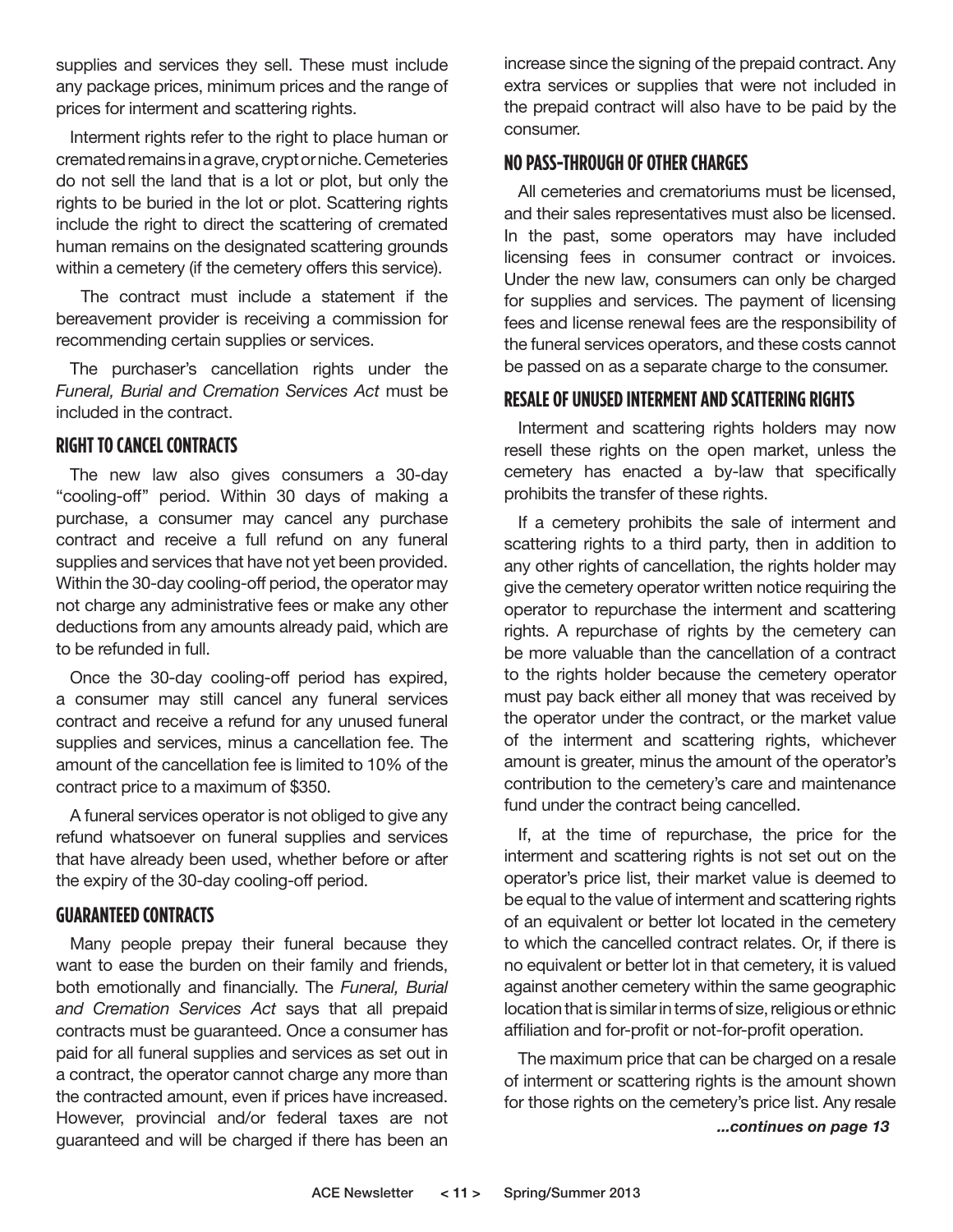# OLD AGE SECURITY BENEFITS AND LEGAL AID ONTARIO CERTIFICATES

*By: Graham Webb, Staff Litigation Lawyer*

Many low-income Ontarians believe that if they are ever in legal trouble, they will qualify to be represented by a private lawyer through a Legal Aid Certificate. Unfortunately, this is not true.

Anyone in Ontario who receives an Old Age Security (OAS) benefit will not qualify financially for a Legal Aid certificate to obtain legal advice and representation by a private lawyer.

Legal Aid certificates are issued in criminal matters to help clients pay for a lawyer's services in the most serious and complex cases.

Legal Aid certificates can also be issued for eligible low income Ontarians in family law matters such as restraining orders and the division of property under the *Family Law Act*.

People appearing in mental health court on a criminal matter are usually assisted by duty counsel at their first appearance. Afterward, he or she can apply for representation by a lawyer in private practice under a Legal Aid certificate.

Regrettably, an older adult receiving an OAS pension would not qualify for a Legal Aid certificate in any of these cases based on Legal Aid's income criteria.

Legal Aid Ontario has strict financial eligibility guidelines. A single person with an annual income of more than \$12,500 will not qualify for a certificate. Similarly, a person applying for Legal Aid who lives in a two-person household will not qualify if the combined household income is more that \$22,500.

In Ontario, the guaranteed income for an OAS recipient is \$16,434 per year for a single person or \$26,890 per year for a qualified couple. These are the amounts that an Ontario resident who is at least 65 years of age, qualifies for an OAS

pension, and has no other income will receive from the OAS, Guaranteed Income Supplement (GIS) and Guaranteed Annual Income System (GAINS) programs.

For the benefit period April 1, 2013 to June 30, 2013, the maximum monthly OAS, GIS and GAINS benefits are as follows:

| <b>Benefit Program:</b>         | <b>Per Single Person</b> | <b>Per Qualified Couple</b> |
|---------------------------------|--------------------------|-----------------------------|
| <b>OAS</b>                      | \$546.07                 | \$1,092.14                  |
| <b>GIS</b>                      | \$740.44                 | \$981.92                    |
| <b>GAINS</b>                    | \$83.00                  | \$166.00                    |
| <b>Total Monthly Income</b>     | \$1,369.51               | \$2,240.06                  |
| <b>Guaranteed Annual Income</b> | \$16,434.12              | \$26,890.32                 |

Therefore, the guaranteed annual income for a single person exceeds the Legal Aid income guideline of \$12,500 by \$3,934 per year, and the guaranteed annual income for a qualified couple exceeds the Legal Aid income guideline for a twoperson household of \$22,500 by \$4,390 per year.

As Legal Aid staff does not have any discretion to issue a Legal Aid certificate where the applicant's income exceeds the guideline amount, an OAS recipient could never receive a certificate for representation in criminal, family, or mental health matters because of Legal Aid's very restrictive income criteria.

However, Legal Aid Ontario does offer other legal services that low income seniors can take advantage of, such as:

- **Criminal, family, mental health and tenant duty counsel** available at Ontario courthouses.
- Free legal assistance and information on family law issues from a **Family Law Information Centre (FLIC)** at many Ontario courthouses.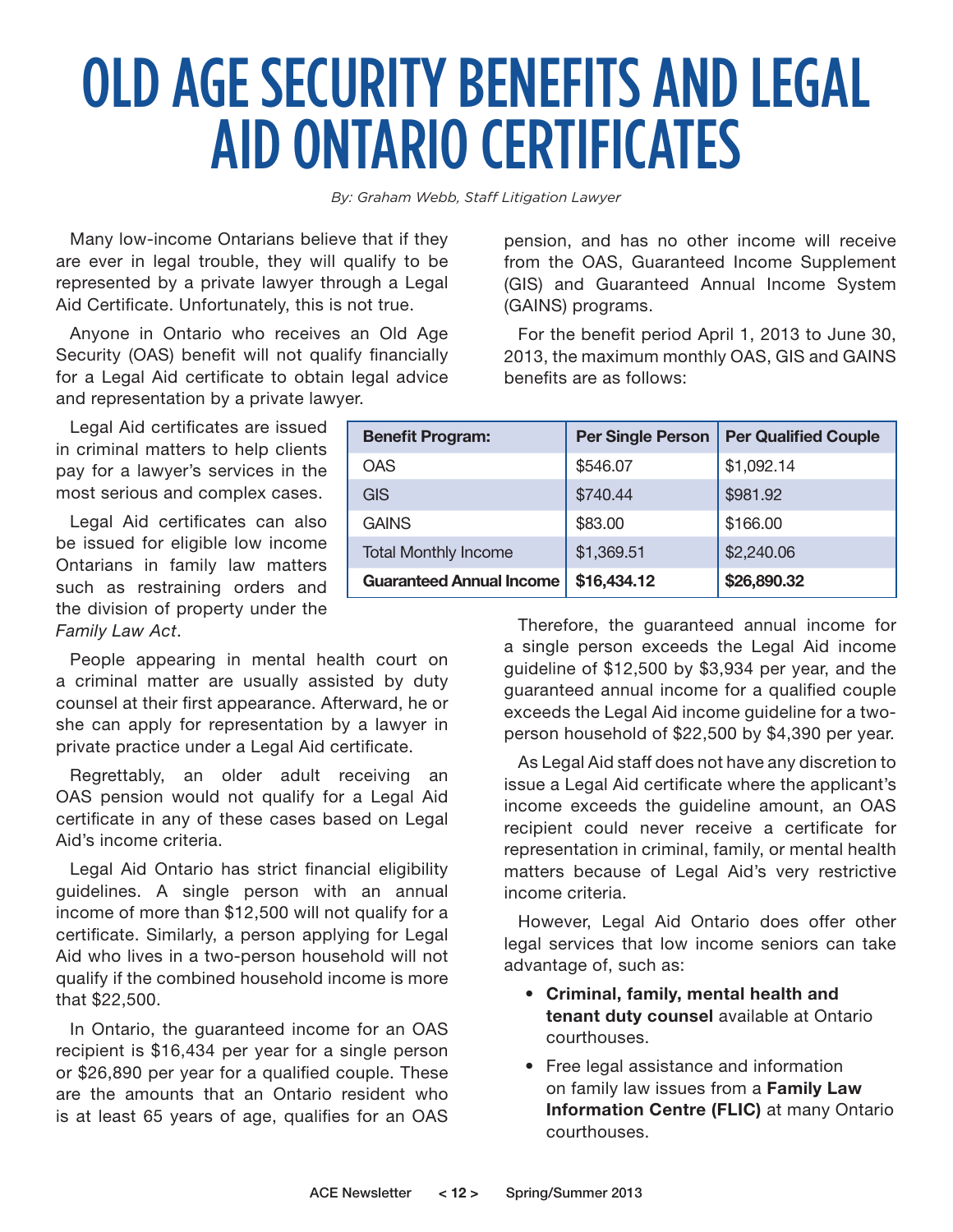- A range of legal resources and support for family matters at **Family Law Service Centres**, which are available in Brampton, Chatham, Newmarket, Sarnia, Toronto, North York and Windsor.
- **Family Law Offices** staffed with family law lawyers and paralegals that can assist clients with retaining a lawyer on restraining orders, equalization claims and property division at all levels of courts, including trial and appeal work, which are available in Sarnia, Ottawa and Thunder Bay.
- The **Family Law Information Program (FLIP)**, which is a free online resource for families, former spouses and partners about to enter the justice system that provides online information about child custody, support payments, shared parenting and property settlements using audio and text in clear simple language.

Legal Aid Ontario services are very dynamic and are subject to change. Current information about Legal Aid services can be found online at www. legalaid.on.ca or by telephone at 1-800-668-8258 or 416-979-1446.

The Ontario Legal Aid Plan, which was the predecessor to Legal Aid Ontario, was created in 1967 and delivered legal services mainly through the private bar under a Legal Aid certificate program as well as a network of specialty and general-service community legal clinics. Legal Aid Ontario was created in 1998 as an independent, publicly funded agency to replace the Ontario Legal Aid Plan in administering Ontario's legal aid programs. Ontario's legal clinics, such as ACE, have continued to provide legal services in all of the areas of law that they had previously served.

However, community legal clinics, including ACE, do not normally provide legal advice and representation in the areas of criminal law and family law. If an OAS pensioner can afford to do so, retaining a lawyer in private practice at his or her own expense is the only way he or she can obtain legal advice and representation from a lawyer of choice. Where an OAS recipient cannot afford to hire a lawyer privately, he or she will have to consider utilizing the other legal services noted above.

#### *...continued from page 11*

and transfer of interment and scattering rights to a third party must be carried out through the cemetery operator who will verify that the transferor has ownership of the rights being sold. A cemetery operator may charge an administrative fee for issuing a new interment and scattering rights certificate, and for providing additional copies of the cemetery by-laws, if they are required.

No person shall purchase interment rights or scattering rights for the sole or primary purpose of reselling the rights with a view to making a profit.

#### **REMEDIES**

Depending on the type of operator, complaints are made to either the Board of Funeral Services or the Cemeteries Regulation Unit. The Board of Funeral Services oversees funeral directors, funeral homes and transfer services. The Cemeteries Regulation Unit, which is part of the Ministry of Consumer Services, oversees cemetery and crematorium operators.

These two bodies have the authority to:

- Require providers to respond to complaints;
- Attempt to mediate or resolve complaints;
- Give the provider a written warning;
- Require the provider to attend educational programs;
- Refer the matter in whole or in part to a discipline committee;
- Revoke or refuse to renew a license; and
- Take such further action as is appropriate.

Consumers with a complaint should send their written complaint to the Board or Unit, along with their contact information, an explanation of the problem(s) and copies of any supporting documentation.

#### **CONCLUSIONS**

The *Funeral, Burial and Cremation Services Act* should make the law governing funeral services more accessible and understandable. It also provides important new consumer protections that give greater certainty of the cost of funeral services. Furthermore, if a person has already purchased a cemetery plot, but should at some later time change his or her mind, the new law provides much needed flexibility in disposing of funeral and interment services that are no longer wanted.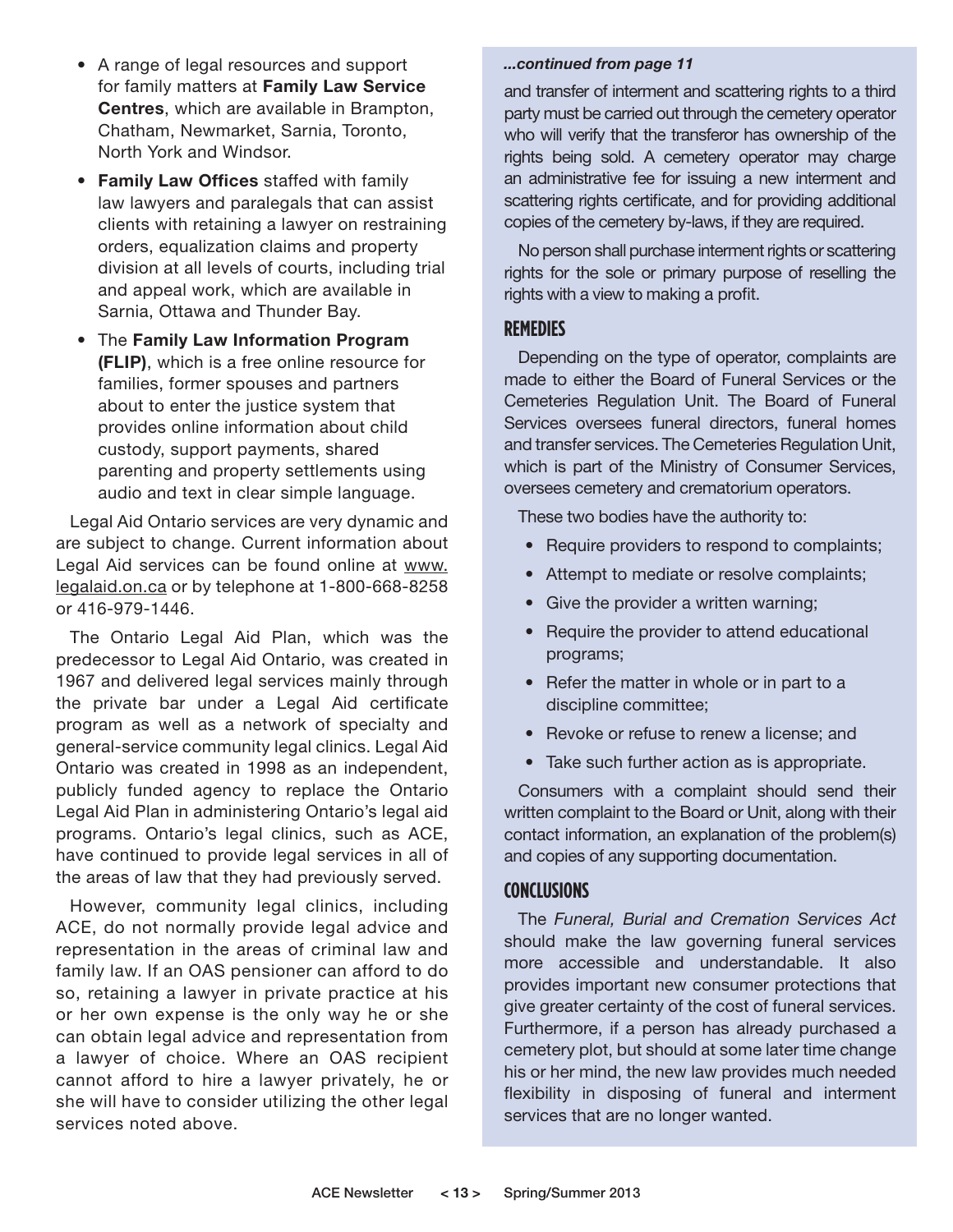# NEWS AND ANNOUNCEMENTS

### **JUDITH WAHL – DIAMOND JUBILEE MEDAL RECIPIENT**

ACE is proud to announce that Judith Wahl, Executive Director, was awarded the prestigious Diamond Jubilee Medal.



*Alex Henderson (Vice-Chair, Board of Directors at ACE), Judith Wahl and The Honourable Alice Wong.*

Created in 2012 to commemorate the 60th anniversary of Her Majesty Queen Elizabeth II's accession to the Throne as Queen of Canada, the Queen Elizabeth II Diamond Jubilee Medal is a way for Canada to honour Her Majesty for her service to this country. This medal also honours significant contributions and achievements by Canadians.

Judith was chosen to be a recipient for her service to seniors in Canada, for her role in establishing ACE and her role in the development of elder law as an area of practice.

The Honourable Alice Wong, Minister of State (Seniors), presented the Diamond Jubilee Medal to Ms. Wahl at ACE's office on January 24, 2013. Congratulations Judith!

### **BILL C-36: AN ACT TO AMEND THE CRIMINAL CODE (ELDER ABUSE) – NEW SENTENCING PROVISION NOW IN EFFECT**

The *Criminal Code* was recently amended to add a new sentencing provision that is intended to result in tougher sentences for perpetrators of elder abuse.

There are no specific offences of elder abuse in the *Criminal Code*. According to a government press release, Bill C-36: *An Act to Amend the Criminal Code (Elder Abuse)* was introduced in order to "help ensure that sentencing for crimes against elderly Canadians reflects the significant impact that crime has on their lives".

Section 718.2(a) of the *Criminal Code* sets out several aggravating factors (relevant facts and circumstances that increase the severity of a criminal act) that courts must consider when sentencing offenders.

Bill C-36 received Royal Asset on December 14, 2012 amending section 718.2(a)(iii.1) which now states:

- 718.2 A court that imposes a sentence shall also take into consideration the following principles:
- (a) a sentence should be increased or reduced to account for any relevant aggravating or mitigating circumstances relating to the offence or the offender, and, without limiting the generality of the foregoing,
- **(iii.1) evidence that the offence had a significant impact on the victim, considering their age and other personal circumstances, including their health and financial situation.**

It will be left to the courts to decide how these new factors will affect sentencing outcomes.

### **INTEREST RATE ISSUES IN LONG-TERM CARE HOMES**

Under the *Long-Term Care Homes Act*, homes may charge a "reasonable" interest rate for missed, incomplete or late payments. The interest rate must be set out in agreements relating to basic or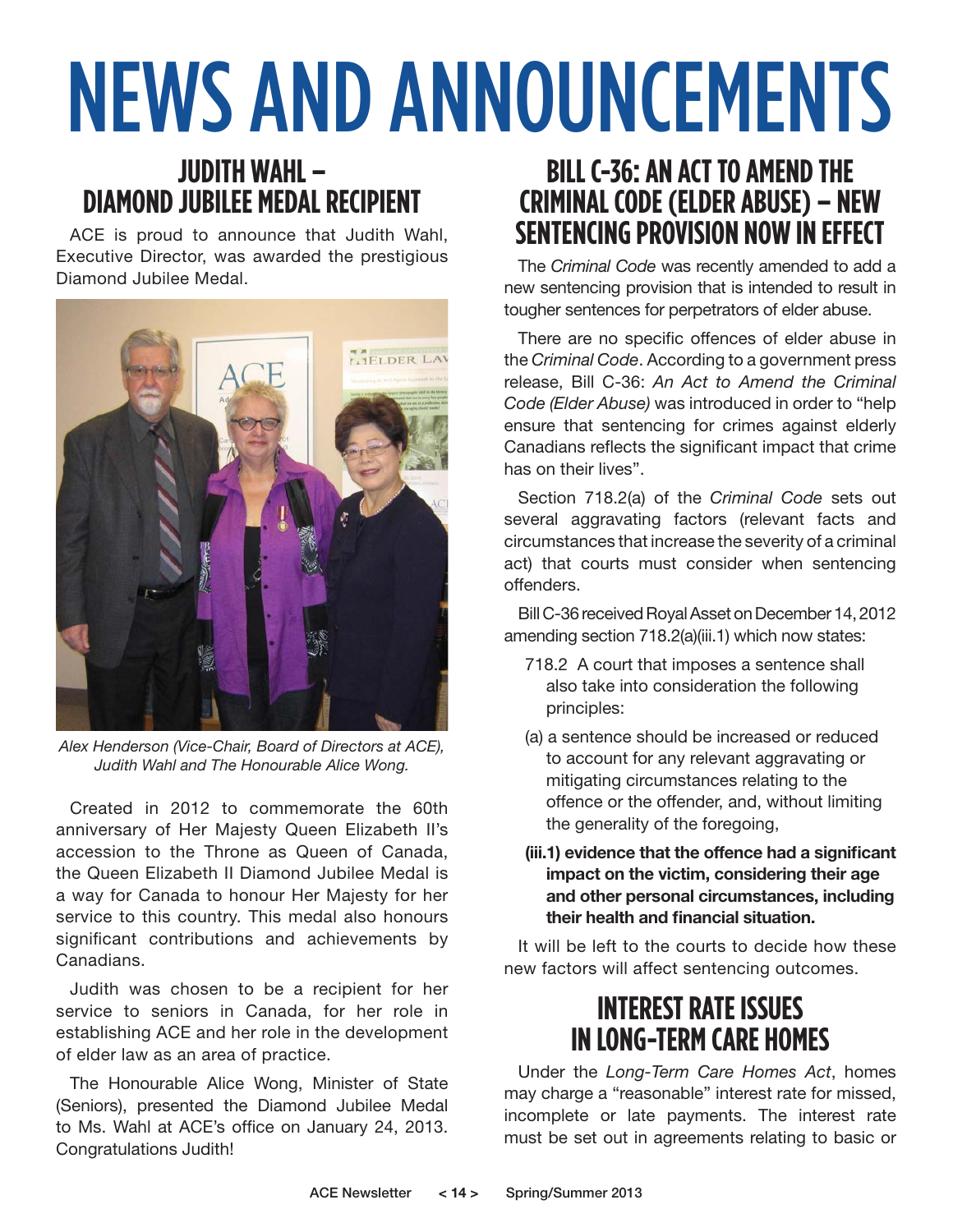preferred accommodation, as well as agreements for allowable charges other than accommodation (often called unfunded services). $1$  The accommodation agreement<sup>2</sup> must state that the licensee is prohibited from charging interest on missed, incomplete or late payments where the resident has applied for a rate reduction, until such time as the Director approves the maximum accommodation rate.<sup>3</sup>

It has come to our attention, however, that some homes are listing rates that are illegal under the *Criminal Code*. 4 The rate being included in the agreement is a monthly rate but when it is converted to an annual rate, it is illegal. For example, if the rate is 6% monthly, this translates into an annual non-compounded rate of 72.24% or a compounded rate of 101.22%. Any rate of 60% or more is a criminal rate according to the *Criminal Code*. Anyone entering into an agreement to receive such a rate, or who receives payment or partial payment at the criminal rate, is guilty of an

indictable offence and liable to imprisonment for a term not exceeding five years, or guilty of an offence punishable on summary conviction and liable to a fine not exceeding \$25,000 or to imprisonment not exceeding six months, or both.

We recommend that every resident or their substitute decision-maker carefully review the admission agreement and ask whether the rate is actually a monthly or annual rate and to ensure that the annual rate is not charged on a monthly basis. It is also important to remember that that no penalties can be charged where an application for a rate reduction is pending.

<sup>4</sup> *Criminal Code*, RSC, 1985, c C-46, s 347.

### TRIBUTE TO CHARLOTTE MAHER – A WELL-LIVED LIFE

Charlotte Maher was a friend and long time community advocate who passed away on March 5, 2013. ACE staff knew Charlotte through SPRINT (Senior Peoples Resources in North Toronto), Central Eglinton Community Centre and Carewatch.

Below are excerpts of her obituary that appeared in the Toronto Star on March 9, 2013:

#### *Active and independent until the end, Charlotte left us peacefully on March 5, 2013.*

*She was a fearless and tenacious advocate for social justice and her commitment to community building helped improve the lives of many people. She worked with kids, with women, newcomers to Canada, people with disabilities and older adults. Never one to stand on the sidelines, and believing in the value of active citizenship, Charlotte joined the political process and served as a school trustee for eight years. After this she continued to work in various capacities in a wide variety of social service agencies.* 

*She took on leadership roles, often as an interim executive director, she participated in program planning and service provision, wrote newsletters and pamphlets, conducted research and administered* 

*grants, mentored staff and students - she stuffed envelopes and kept lists. Charlotte sat on countless steering committees, boards of directors and task forces. She advised city leaders and provincial politicians whenever she saw the need - which was often. Much of this Charlotte did as a volunteer.* 

*Early on, Charlotte was instrumental in founding a number of important organizations in Toronto including POINT (People and Organizations in North Toronto), SPRINT (Senior Peoples Resources in North Toronto) and Central Eglinton Community Centre.* 

*Over the past two decades Charlotte, primarily devoted her energies to Care Watch, a volunteerrun seniors' group advocating for the right of older people to live in their own homes and communities with dignity and independence. All of Charlotte's work was informed by the belief that individuals counted. She encouraged people to be educated and engaged consumers of social services and to demand the right to influence policies and practices that affected their lives.*

Charlotte will be missed. We are a better community because of her.

<sup>1</sup> O Reg 79/10, s 227(3)4.

<sup>2</sup> Please see s 80 of the *Long-Term Care Homes Act* and s 227 of O Reg 79/10 for the rules regarding "regulated documents", including admission agreements.

<sup>&</sup>lt;sup>3</sup> O Reg 79/10, s 254.